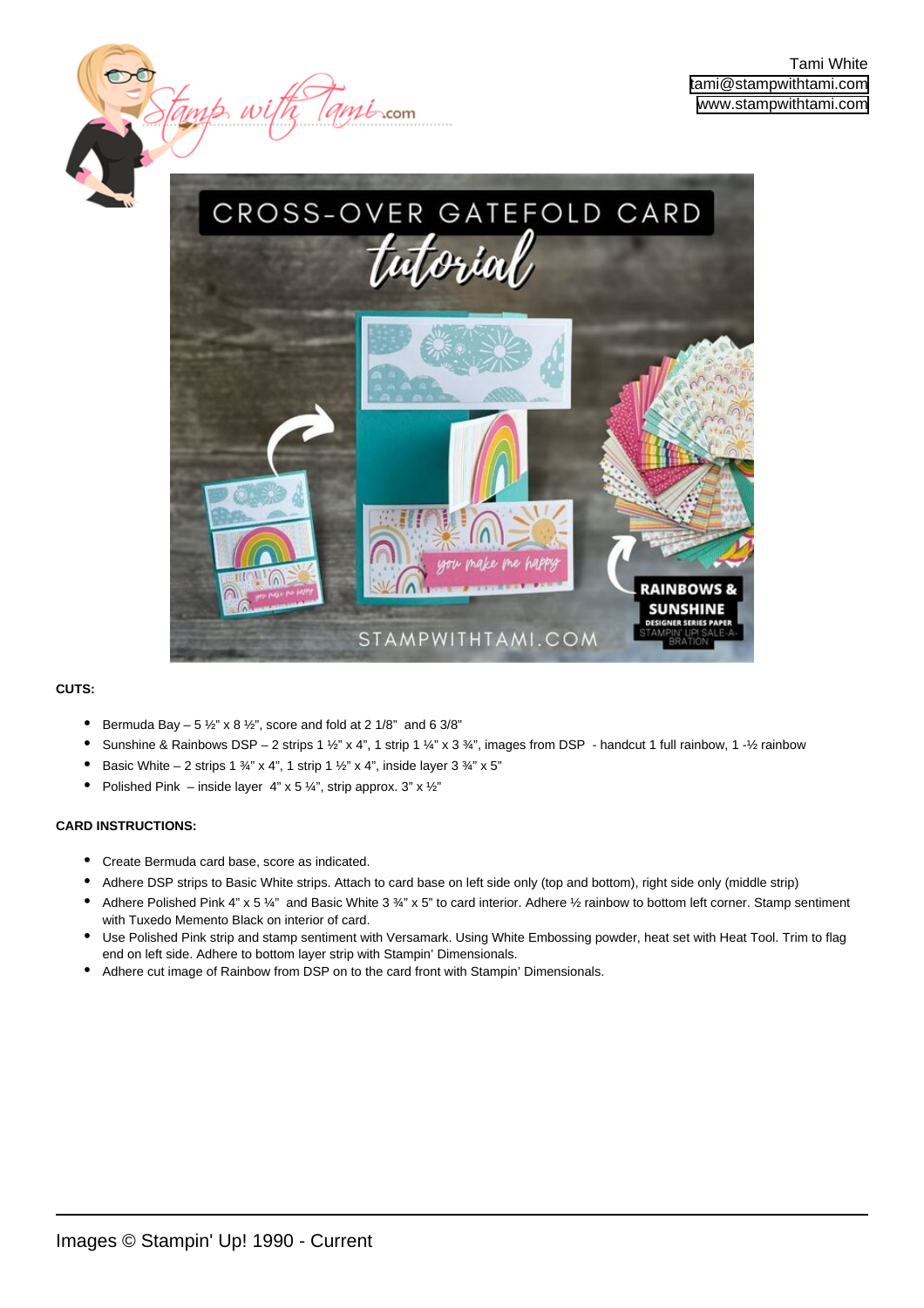## Rainbow of Happiness Card **Tami White**

| <b>STAMPIN' UP!</b><br><b>NBOWS&amp;</b><br>Beginning January 4, 2022<br>stampwithtami.com | Sale-a-bration 2022<br>Rainbows & Sunshine Designer Series Paper     |                                                                  |                                          |                                                                   |
|--------------------------------------------------------------------------------------------|----------------------------------------------------------------------|------------------------------------------------------------------|------------------------------------------|-------------------------------------------------------------------|
| <b>Stamp Set</b><br><b>Rainbows of Happiness</b>                                           | Die Set<br><b>Brilliant Rainbows</b>                                 |                                                                  | <b>VersaMark</b>                         |                                                                   |
| Polished Pink 8-<br>1/2" X 11"<br>Cardstock -<br>155710<br>Add to Cart                     | Bermuda Bay 8-<br>1/2" X 11"<br>Cardstock -<br>131197<br>Add to Cart | Basic White 8-1/2"<br>X 11" Cardstock -<br>159276<br>Add to Cart | Versamark Pad -<br>102283<br>Add to Cart | <b>Tuxedo Black</b><br>Memento Ink Pad -<br>132708<br>Add to Cart |
|                                                                                            |                                                                      |                                                                  |                                          |                                                                   |
| Heat Tool - 129053<br>Add to Cart                                                          | <b>Basics Embossing</b><br>Powders - 155554                          | <b>Blending Brushes -</b><br>153611                              | Paper Snips<br>Scissors - 103579         | Mini Glue Dots -<br>103683                                        |
|                                                                                            | Add to Cart                                                          | Add to Cart                                                      | Add to Cart                              | Add to Cart                                                       |